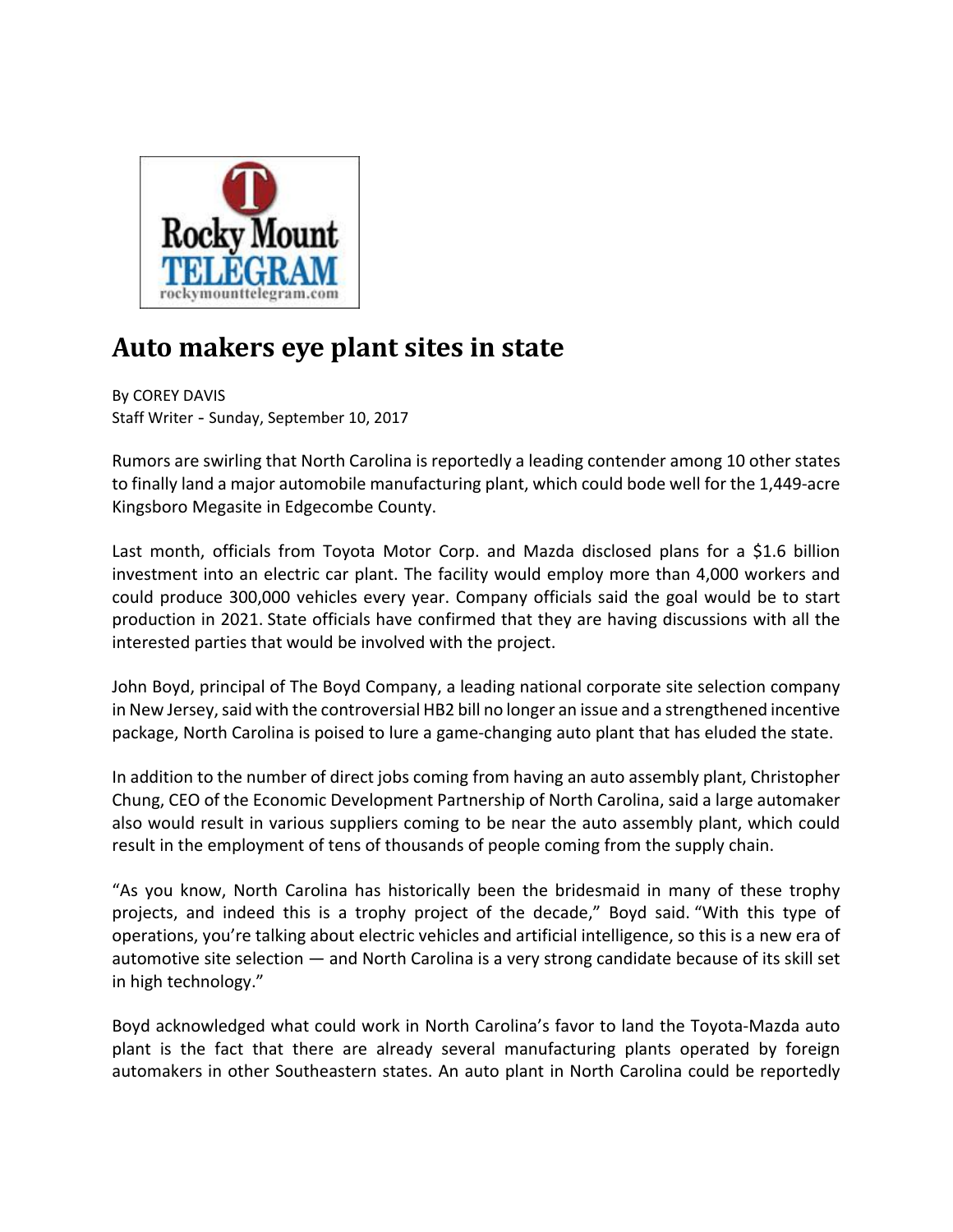favorable from a political perspective since North Carolina has 13 U.S. House representatives, 10 of whom are Republicans.

"It may sound counterintuitive, but the fact North Carolina doesn't have a major auto assembly plant could serve as an advantage for North Carolina because the field of economic development has moved up the political food chain over the years all the way up to 1600 Pennsylvania Avenue in Washington, D.C. Make no mistake about it, companies are increasingly thinking about their clout in Washington," Boyd said. "They are motivated to expand in states where they currently don't have a physical presence and encourage their suppliers to do likewise in order to gain the ears of two additional U.S. senators and House members in order to help influence tax, trade and regulatory policies."

If North Carolina is chosen for the Toyota‐Mazda auto plant — a decision reportedly to be made before the end of the year  $-$  the state has four "shovel ready" megasites, including the Kingsboro Megasite that for years has been developed for something like a transformative automaker.

In December 2016, the Carolinas Gateway Partnership and Edgecombe County received \$8.6 million in grants for the Kingsboro Megasite. Edgecombe County Manager Eric Evans said the site continues to receive interest from several outside companies and is appealing because it's strategically located in the heart of the Eastern Seaboard, just off U.S. 64 and 10 minutes east of Interstate 95, according to county officials.

If North Carolina is selected by Toyota‐Mazda, Boyd believes the Kingsboro Megasite would have a greater than 50 percent shot of being the destination for the new auto plant. Dr. Mike Walden, an economics professor at N.C. State University, said a feather in the cap for the Twin Counties could be CSX's \$270 million plus Carolina Connector terminal.

"CSX is a big benefit because when you assemble a car, you've got to ship them to whatever they're going to be sold — and having that intermodal hub would be a big plus to gain that auto plant," Walden said.

Evanssaid for an automaker, the new intermodal hub would minimize company'slogistical costs.

"If we were to get a car manufacturer, you could imagine all the different raw materials for parts that would have to be brought to a plant," he said. "A company that can maximize rail service and minimize over-the-road trucking service is less expensive and environmental friendly."

While some critics would argue that Rocky Mount doesn't have the skilled workforce like Research Triangle Park to supply a transformative auto assembly plant like the Toyota‐Mazda electric car plant, however, Boyd offered a different point.

Boyd said a BMW plant in Spartanburg, S.C., with a population of more than 37,000 people — much smaller than Rocky Mount — will soon be celebrating its 10,000th worker.